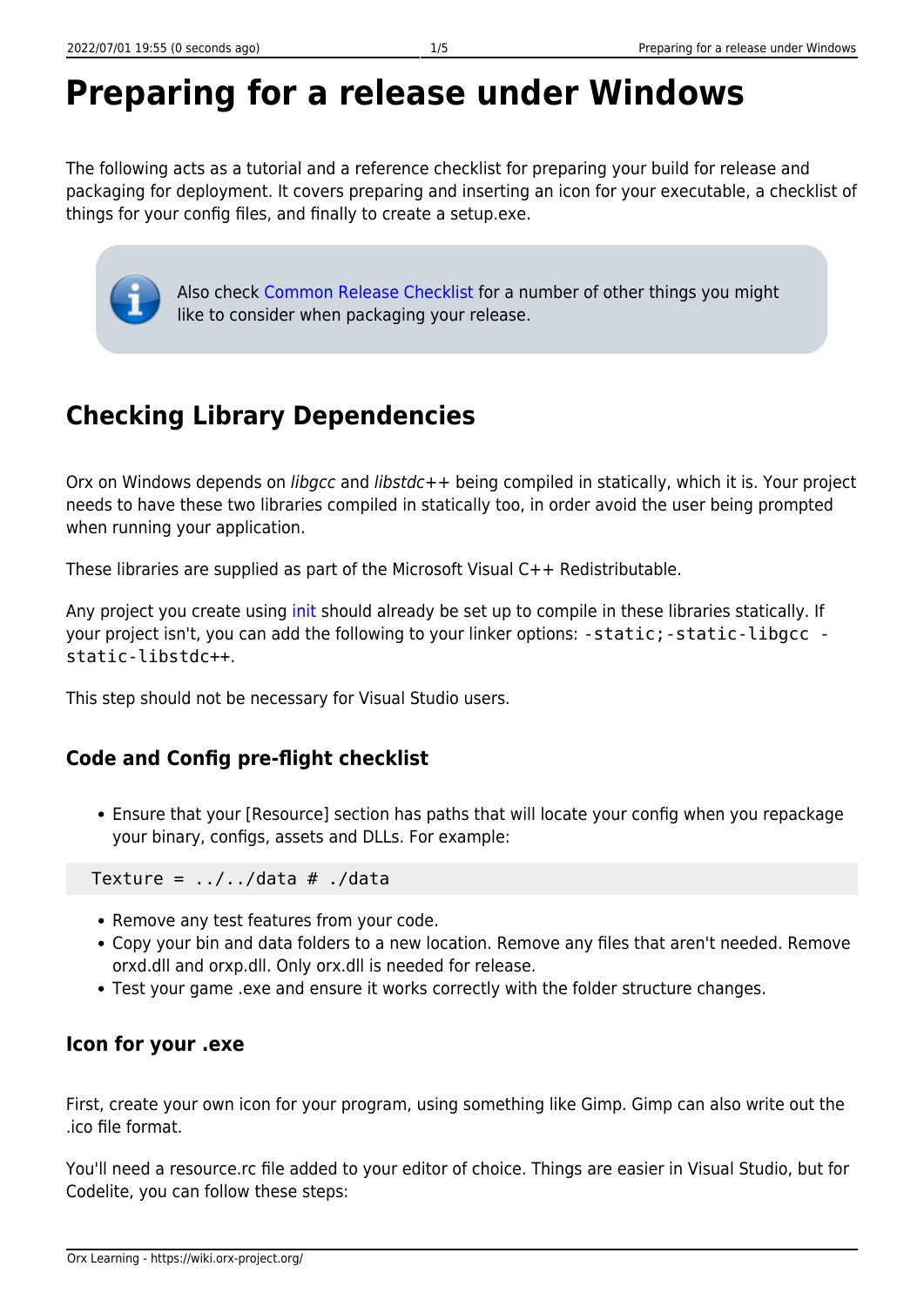a) Create a .ico icon file, copy it to your src folder, and import it into your project. Right click the icon file and "Exclude from Build". b) Create an empty resource.rc (just a text file) file in the src folder, and import it into your project. c) Create a reference to the icon by entering the following into the resource.rc file:

```
MY_ORX_GAME_ICON ICON "icon.ico"
```
d) In your main code file, add the following #define line (after your #include lines):

```
#define MY ORX GAME ICON 1
```
e) Compile, then check your executable file in file explorer. Your .exe should have an icon.

### **Creating your Setup Installer**

- Download the Inno Setup Compiler <http://innosetup.com>.
- Launch it.
- Select the wizard option and work through the screens:

| Welcome<br>$\vert x \vert$                          |
|-----------------------------------------------------|
| New file                                            |
| C Create a new empty script file                    |
| C Create a new script file using the Script Wizard  |
| Open file                                           |
| C Open an existing script file                      |
| Example scripts<br>More files                       |
| ∐∎                                                  |
| $\Box$ Don't show this dialog again<br>Cancel<br>OK |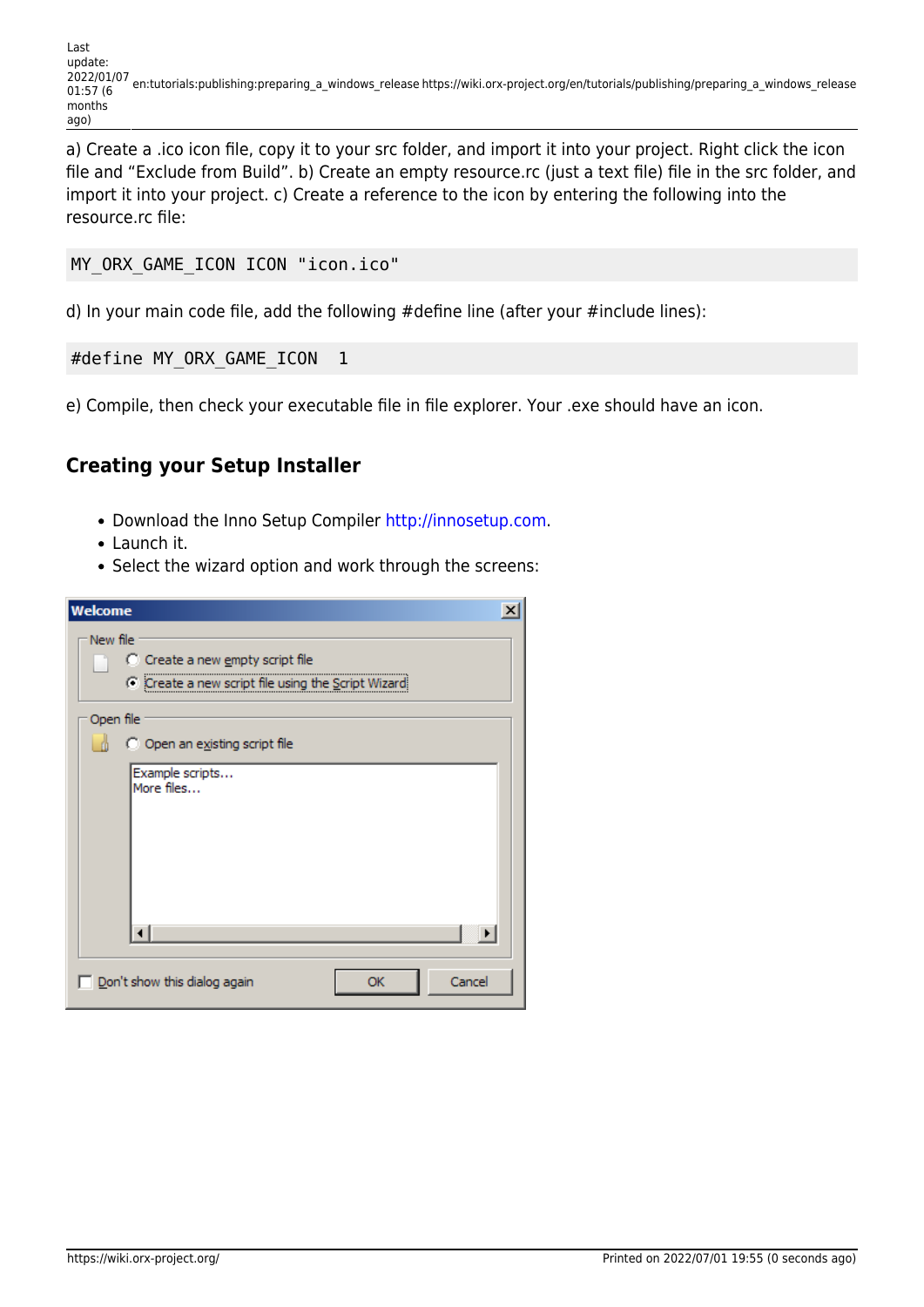

| <b>Application name:</b>      |  |  |
|-------------------------------|--|--|
| MyGreatOrxGame                |  |  |
| <b>Application version:</b>   |  |  |
| 1.0                           |  |  |
| Application publisher:        |  |  |
| My Game Studio, Inc.          |  |  |
| Application website:          |  |  |
| http://www.mygamestudiol.com/ |  |  |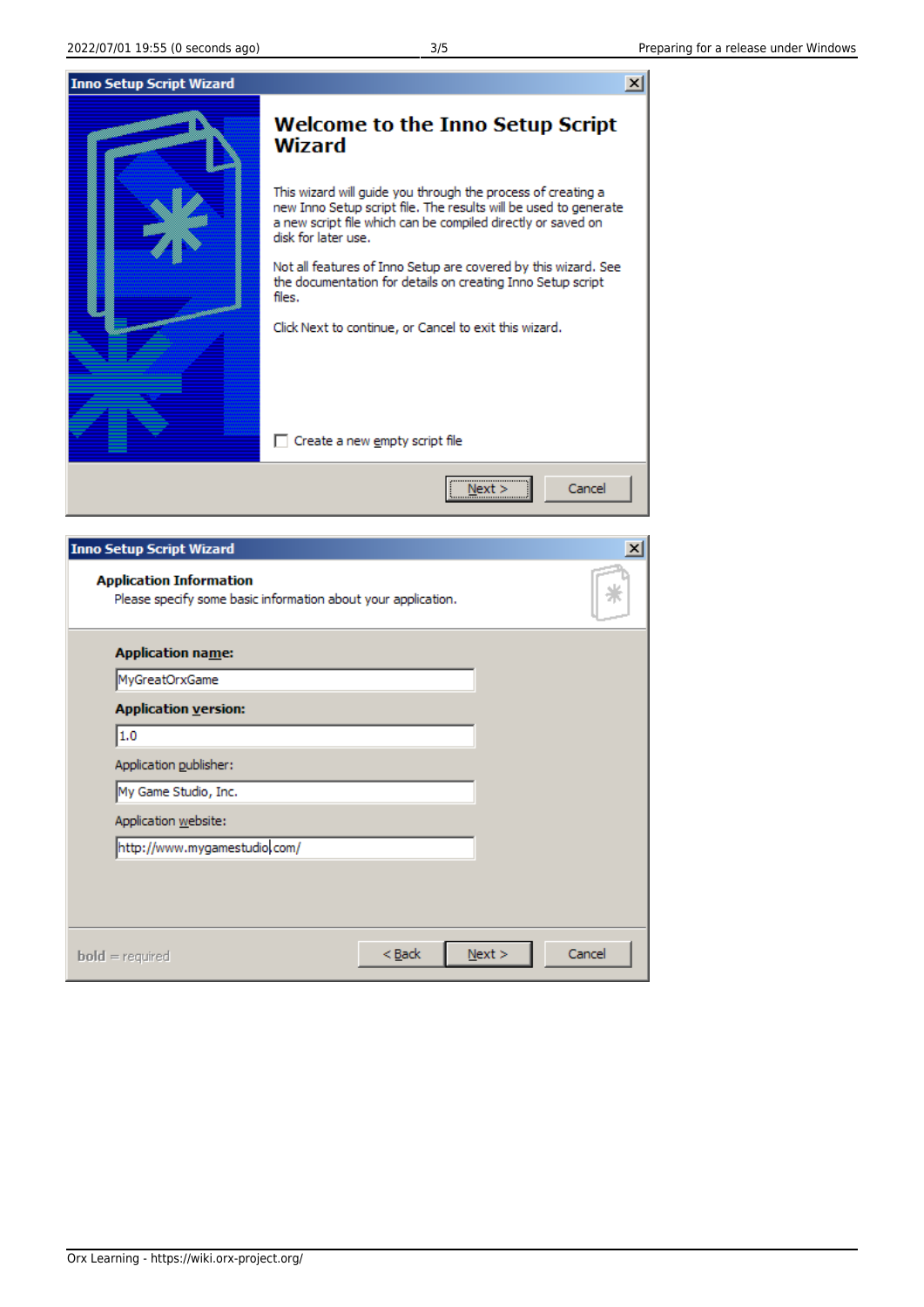Last update: 2022/01/07 01:57 (6 en:tutorials:publishing:preparing\_a\_windows\_release https://wiki.orx-project.org/en/tutorials/publishing/preparing\_a\_windows\_release months

| ago)                                                                                                                       |          |           |                 |
|----------------------------------------------------------------------------------------------------------------------------|----------|-----------|-----------------|
| <b>Inno Setup Script Wizard</b>                                                                                            |          |           | $\mathbf{x}$    |
| <b>Application Folder</b><br>Please specify folder information about your application.                                     |          |           |                 |
| Application destination base folder:                                                                                       |          |           |                 |
| Program Files folder                                                                                                       |          |           |                 |
| <b>Application folder name:</b>                                                                                            |          |           |                 |
| MyGreatOrxGame                                                                                                             |          |           |                 |
| $\boxed{\mathbf{v}}$ Allow user to change the application folder<br>Other:<br>$\Box$ The application doesn't need a folder |          |           |                 |
| $bold = required$                                                                                                          | $Back$   | <br>Next  | Cancel          |
| <b>Inno Setup Script Wizard</b>                                                                                            |          |           | $\vert x \vert$ |
| <b>Application Files</b><br>Please specify the files that are part of your application.                                    |          |           |                 |
| Application main executable file:                                                                                          |          |           |                 |
| C:\GameProjects\MyGreatGame\MyGreatGame.exe                                                                                |          |           | Browse          |
| $\overline{\mathbf{v}}$ Allow user to start the application after Setup has finished                                       |          |           |                 |
| $\Box$ The application doesn't have a main executable file                                                                 |          |           |                 |
| Other application files:                                                                                                   |          |           |                 |
|                                                                                                                            |          |           | Add file(s)     |
|                                                                                                                            |          |           | Add folder      |
|                                                                                                                            |          |           | Edit            |
|                                                                                                                            |          |           |                 |
|                                                                                                                            |          |           | Remoye          |
|                                                                                                                            |          |           |                 |
| $bold = required$                                                                                                          | $<$ Back | $N$ ext > | Cancel          |

- Click "Add Folder", and select the base folder of your game (bin and data are the subfolders).
- Say yes that files in the subfolders should be included.
- Choose options for the user, ie, the start folder name, uninstall icon, quick launch icon, information files to show to the user, etc etc.
- You can then nominate an installation icon for the setup.exe to use.